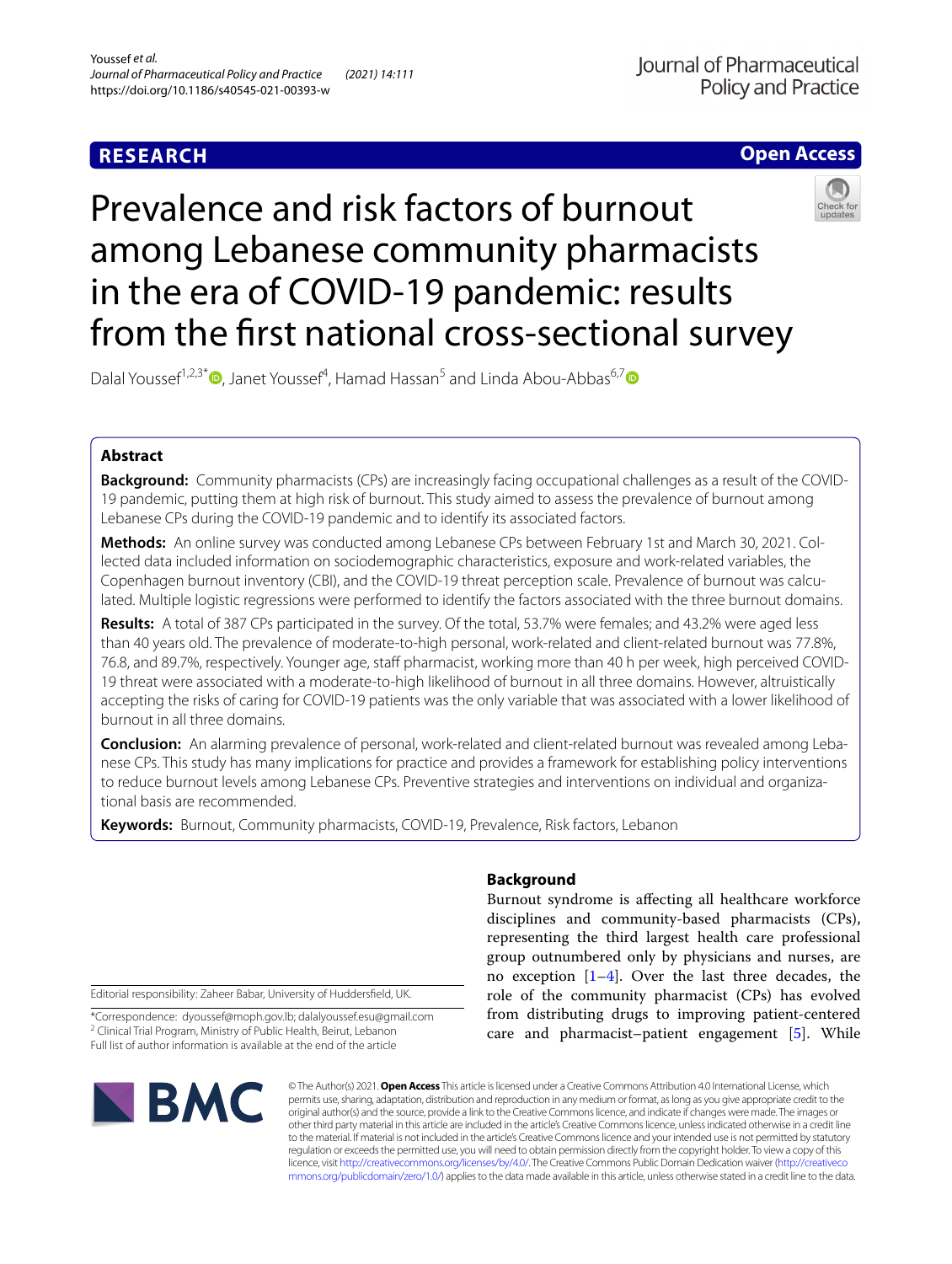the types of patient care services provided by CPs vary greatly by country, an increasing number of pharmacists are providing critical emergency medication reflls, prescription renewals/extensions, dose or formulation changes, therapeutic substitution, prescribing for minor ailments, initiation of prescription drug therapy, ordering and interpreting laboratory tests, immunization and drug administration. However, the transition from product-based to service-based care was confronted by several challenges experienced through interacting with the workplace environment  $[6]$ . These challenges were described as inducing psychosocial stress and burnout  $[7-10]$  $[7-10]$ . Of note, stressors confronted by CPs mirror those of physicians, including an inefective work environment, the burden of non-clinical and administrative duties, and excessive workloads combined with lack of resources  $[11]$ . The negative consequences of CPs burnout could afect patient care [[12](#page-11-1)] and can lead to CPs poor self-care, substance abuse, depression, and suicidal ideation [\[8](#page-10-6), [13–](#page-11-2)[15\]](#page-11-3).

In the context of CPs population, burnout is not deeply explored. A systematic review appraised that the prevalence of overall burnout among pharmacists ranged from 52 to 61% [\[16](#page-11-4)]. Another study conducted before the Coronavirus disease (COVID-19) pandemic with the assistance of the American Pharmacists Association (APhA) has estimated that 75% of CPS sufered from burnout [[17](#page-11-5)]. Given the large heterogeneity in the role and responsibilities of CPs within health systems and across practice settings [\[18](#page-11-6)], it is essential to take into consideration diferences among pharmacy practice settings that could contribute to difering levels of burnout.

Since the onset of COVID-19, increased demand for medical services has strained worldwide the health care systems to their limits [\[19](#page-11-7)]. Subsequently, the majority of non-urgent operations and medical services in health facilities were canceled or suspended to allow the healthcare system to manage the soar of severe cases of COVID-19. As result, the public turned to CPs since they remain the most accessible face-to-face primary healthcare provider [\[20\]](#page-11-8). Some countries have recognized the pharmacy as an ideal access point for patients and allowed CPs to run COVID-19 testing along with COVID-19 vaccination services. These inflicted duties on the shoulder of CPs have increased their risk of burnout. Several studies have described the psychological impacts of the COVID-19 pandemic on healthcare workers [\[21](#page-11-9)], but CPs were rarely included in such studies.

Lebanon, a small country of the Middle East, has one of the world's highest pharmacist-to-population ratios (20.3/10,000 people) [\[22\]](#page-11-10). Nonetheless, workforce evaluations revealed major problems about Lebanese pharmacist distribution, practice settings, and regulation. Since CPs sites are privately owned, they are not evenly distributed throughout Lebanese provinces. As per the Lebanese law of 1950, pharmacist registration within the Order of Pharmacists (OPL) is a requirement for practicing the profession of pharmacy. In addition, the payment of an annual fee and the enrollment in the compulsory continuing education program are requisite to preserve their registration. CPs practice is also supervised by inspectors from the OPL in collaboration with inspectors from the Ministry of Public Health (MOPH). Under the Lebanese OPL and the MOPH laws that regulate pharmacy practice, CPs are requested to be present all the time during the pharmacy's working hours. Of note, a technician can dispense a medicine to a patient without consulting the on-duty CPs and Lebanese patients can buy any non-controlled medication despite its classifcation as a prescription medication in other countries. In addition, CPs have other responsibilities such as storing and supplying adequate stocks of medicines, as well as counseling, educating the public, and promoting disease prevention and infection control. A pharmacy may only be set up with the permission of the Minister of Public Health. The establishment of a community pharmacy should be licensed by the MOPH and this permission is granted only to a Lebanese pharmacist who holds a license to practice pharmacy profession in Lebanon. A non-Lebanese pharmacist from other nationalities is required to meet the same conditions set out for Lebanese pharmacist as well as to be associated to a country that treats Lebanese pharmacists likewise based on an agreement of reciprocity between the two countries. A CP should also be certifed for at least 10 years. Of note, the pharmacy certifcate obtained outside Lebanon is not approved by the MOPH committee of equivalence unless the study program of the university that awarded it is equivalent to that of the Lebanese institutions [[23\]](#page-11-11).

Over the last two years, Lebanon's economic collapse crisis coupled with political crisis and the COVID-19 pandemic, have led to dreadful consequences on the pharmacy profession [[24\]](#page-11-12). Under such circumstances, it comes as no surprise the closure of more than 200 pharmacies, the shortage in the supply of essential pharmaceutical products and the risk of shut down of additional 1000 pharmacies. It is also worth noting that there has been an upsurge in the occurrence of pharmacy theft, adding to the suferings of Lebanese CPs. Besides, the economic collapse and the Lebanese currency value steep loss combined with the medicines infation prices and the imposed lockdown escalate the Lebanese population concerns towards an imminent medicines shortage in the Lebanese market. Turned into panic mode, the Lebanese population experienced an unprecedented pace to purchase medicines. These stressors such as the soaring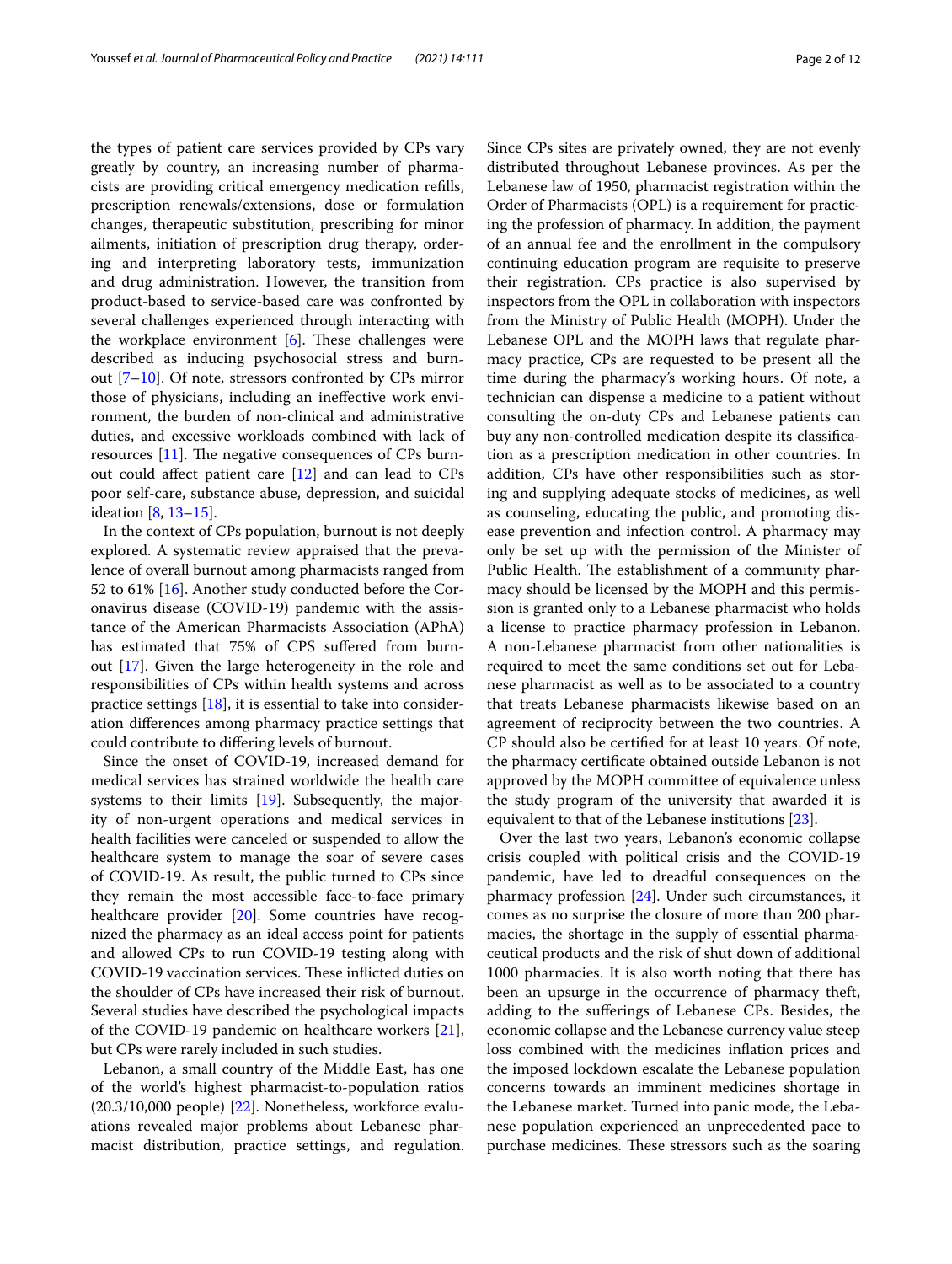demand for medicines, limited supply chain, the fnancial crisis, the threat of COVID-19, and the increased responsibilities created the level of burnout among CPS. Furthermore, precautions measures implemented in the pharmacy setting, managing crowding, and social distancing have been also shown to have the potential to increase work-related stress [[25,](#page-11-13) [26\]](#page-11-14). With healthcare workers reporting psychological impacts from the COVID-19 pandemic, burnout syndrome has not been assessed among Lebanese CPs. Therefore, it is of great interest to assess the extent of burnout among CPs and to identify its associated factors.

#### **Methods**

#### **Study design and population**

A national web-based cross-sectional study was conducted among Lebanese CPs over a period of 2 months extending from February 1st till the end of March 2021. Participants were identifed via the list of registered CPs provided by the OPL and were electronically invited to participate. Before their enrollment in the study, CPs were contacted via phone call and notifed about the survey and its purpose. Upon their agreement to participate, an online questionnaire using a Google form was sent to them via emails or WhatsApp. They were also invited to share with their colleagues the survey link that included a brief explanation of the study purpose and the electronic informed consent.

All CPs of either gender or profle (owner, manager, or staff pharmacist) working in pharmacy setting at the time of the survey, who had access to the internet and who agreed to participate in the study were eligible for participation. These professionals were defined as the pharmacy team. Exclusion criteria were defned as follows: clinical pharmacists, retired CPs, those who were out of the country at the time of the survey, trainees and pharmacy students or other professionals (e.g., dietician, beautician), as well as those who are not currently practicing. Pharmacists who refused to give informed consent were also excluded from the study. There was no age limitation.

All methods were performed following the relevant guidelines and regulations such as the STROBE (Strengthening the Reporting of Observational Studies in Epidemiology) guidelines for reporting observational studies [\[27](#page-11-15)]. Since the study has no foreseeable risks, written consent was obtained in an electronic format. Participants have not received any compensation for their participation in the study.

#### **Ethical consideration**

Participation in this survey was voluntary and participants were allowed to withdraw from the study at any

time. Electronic informed consent was obtained for each participant. All information was gathered anonymously and handled confidentially. The study design assured adequate protection of study participants. None of the survey questions asked for information that could harm the participant in any way.

#### **Sample size calculation**

The digital Raosoft sample size calculator was used to calculate the sample size of the study, based on a total population size of 4185 community pharmacies registered with OPL, a 95% confdence level and an absolute error of 5%, a minimal sample of 352 pharmacists was required.

#### **Instrumentation**

A 58-item questionnaire was developed by the study authors and was reviewed by a panel of experts who were asked to evaluate its content validity based on the relevance, coverage, and representativeness of the items. Of the total items, three were rated irrelevant, thus, they were omitted from the questionnaire. Then, the questionnaire was translated to the Arabic language by a bilingual Arabic–English translator whose frst language was Arabic. The translator was asked to develop an Arabic version of the questionnaire that can be understood by all Arabic-speaking individuals. A pre-fnal version of the translation was drafted and was administered as a pilot study to 20 CPs to evaluate the comprehensibility of the questionnaire. After receiving their feedback, minor linguistic edits were made.

The survey consisted of three sections: (a) sociodemographic characteristics; (b) exposure to severe acute respiratory syndrome coronavirus 2 (SARS-COV-2); (c) COVID-19 threat perception scale, and (d) Copenhagen Burnout scale (A-CBI).

- a. Sociodemographic characteristics: gender, age, marital status, profle, residency, education level, health status, history of medical illnesses, health status of people living with the participant, and the presence of an elderly or dependent child at home.
- b. Exposure to SARS-COV-2. CPs were asked to answer on a yes or no basis whether they were frontline workers in COVID-19, have been tested for COVID-9, previously diagnosed as confrmed COVID-19 case, and had a family member or colleague infected by SARS-COV-2.
- c. COVID-19 perceived threat: this tool was developed by Chong et al. to assess the COVID-19 risk perception among HCWs [[28](#page-11-16)]. It consisted of 10 items where nine of these items described HCWs' perception toward COVID-19 threat and one item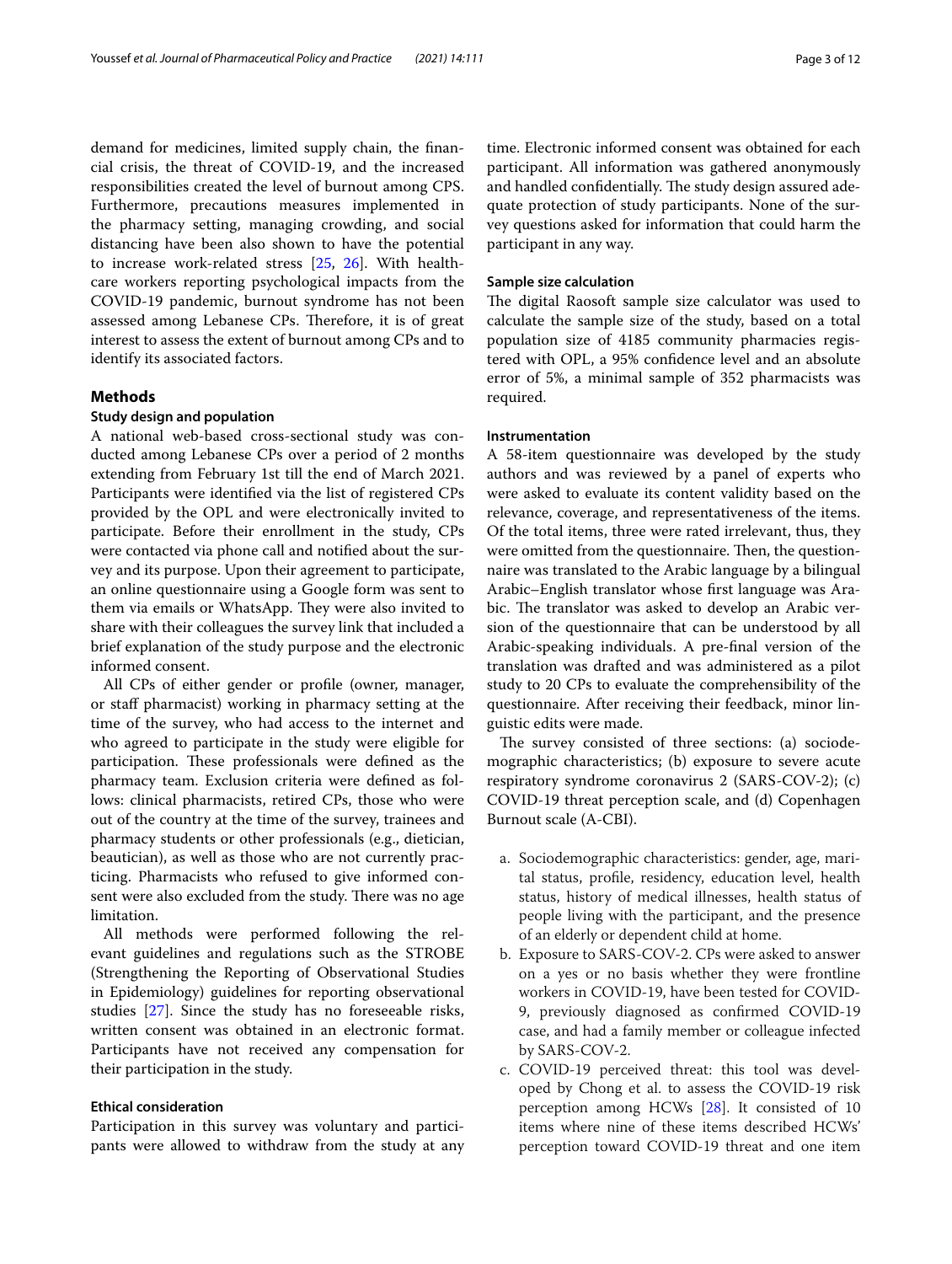related to altruistic acceptance of COVID-19 risk. Ratings were given based on a fve-point Likert scale  $(1 =$ strongly disagree,  $2 =$ disagree,  $3 =$ neutral,  $4=$ agree,  $5=$ strongly angry). Responses were dichotomized into positive responses 'agree' or 'strongly agree', while 'strongly disagree', 'disagree', and 'not sure' were considered negative. In our study, the Cronbach's alpha of this scale was equal to 0.703.

d. The Arabic version of Copenhagen Burnout scale A-CBI: the cross culturally adapted 19-item CBI scales by Youssef et al. was used in the current study to evaluate the three aspects of burnout: personal-related (6 items), work-related (7 items), and client-related (6 items) burnout [\[29](#page-11-17)]. Twelve items have responses categories according to frequency ranging as follows:  $(0=never/almost, 25=seldom,$  $50$  = sometimes,  $75$  = often,  $100$  = always). Seven questions have answers have responses of intensity ranging from 'a very low degree' to 'to a very high degree'. Scores of less than 50 are considered 'no/ low', 50 to 74 are considered 'moderate', 75–99 are high, and a score of 100 is considered 'severe' burnout. Moreover, score were dichotomized as follows: a score <sup>5</sup>0 is considered no/low burnout level whereas a score≥50 is considered moderate/severe burnout level. [\[30\]](#page-11-18). In the current study, Cronbach's alpha reliability coefficients of the CBI subscales were high (personal burnout  $\alpha = 0.91$ ; work-related burnout  $\alpha$  = 0.85; and client-related burnout  $\alpha$  = 0.89).

#### **Statistical analysis**

The generated data on an excel spreadsheet were transferred to the statistical software IBM SPSS® software (Statistical Package for Social Sciences) version 24.0 for analysis. Before analyzing it, the database was weighed according to the governorate where pharmacy is located, based on the list provided by the OPL. Descriptive statistics were reported using frequency with percentages for categorical variables and mean along with standard deviation for continuous variables. For the bivariate analysis of continuous variables, the Chi-2 test was used to compare categorical variables. All variables that showed a *p*-value < 0.2 in the bivariate analysis were included in the multivariable analysis as independent variables. Four logistic regressions using were conducted to identify the correlates of each of the CBI scales using overall burnout, personal burnout, work-related burnout and client-related burnout, respectively, as dependent variable. A *p*-value less than 0.05 is considered statistically signifcant.

### **Results**

#### **Baseline information of the participants**

A total of 387 CPs participated in the survey. Of the total, 53.7% were females; 60.5% were married, 43.2% were aged less than 40 years old, and 65.9% were residents of urban areas. Around half of the participants hold a BS degree in pharmaceutical sciences, had less than 10 years of professional experience (56.9%), working more than 40 h per week (59.9%), having a monthly income more than 2 million Lebanese pounds (53.9%) and were pharmacy' owner (55.3%). Most of surveyed CPs worked in pharmacies located in Mount-Lebanon governorate, which is mainly operating around 50–120 h per week (81.6%). Of note, 77.5% have a good health status. In terms of family members, nearly half of participants had currently a dependent child (55.5%) or were living with the elderly (51.4%) or a family member with comorbidities living with them at home (59.4%). In terms of exposure, 76.7% of them were tested for COVID-19 and 23% were diagnosed with COVID-19. A detailed description of the baseline characteristics of the surveyed CPs is presented in Table [1.](#page-4-0)

#### **Description of the scales**

The means and standard deviations of personal burnout work-related burnout and client-related burnout scales were 67.17 (SD = 16.82), 67.02 (SD = 14.15), and 69.38  $(SD = 20.78)$ , respectively. A detailed description of the scales items is presented in Table [2](#page-5-0).

## **Risk perceptions and altruistic acceptance of risk during the COVID‑19 pandemic**

More than 90% of surveyed CPs believed that their job was putting them at risk and were afraid to transmit the COVID-19 to their families and friends. In addition, 86.1% of them felt extra stress at work and 62.1% were afraid of falling ill with COVID-19, while 61.1% were worried that people avoid their families because of their work. More than half of CPs considered they had little control over being infected or not. 53.4% of participants were concerned that their families and friends feared to get infection through them. Only 1.03% of CPs believed that they would die if they get infected and 4.9% thought about resigning because of COVID-19. Most participants (78.8%) altruistically accepted taking the risk of caring for COVID-19 patients (Fig. [1\)](#page-6-0).

#### **Prevalence of burnout among Lebanese community pharmacists**

The prevalence of CPs reporting high personal burnout level was 65.9% while 37% and 17.3% of CPs reported high burnout level on workload burnout and client-burnout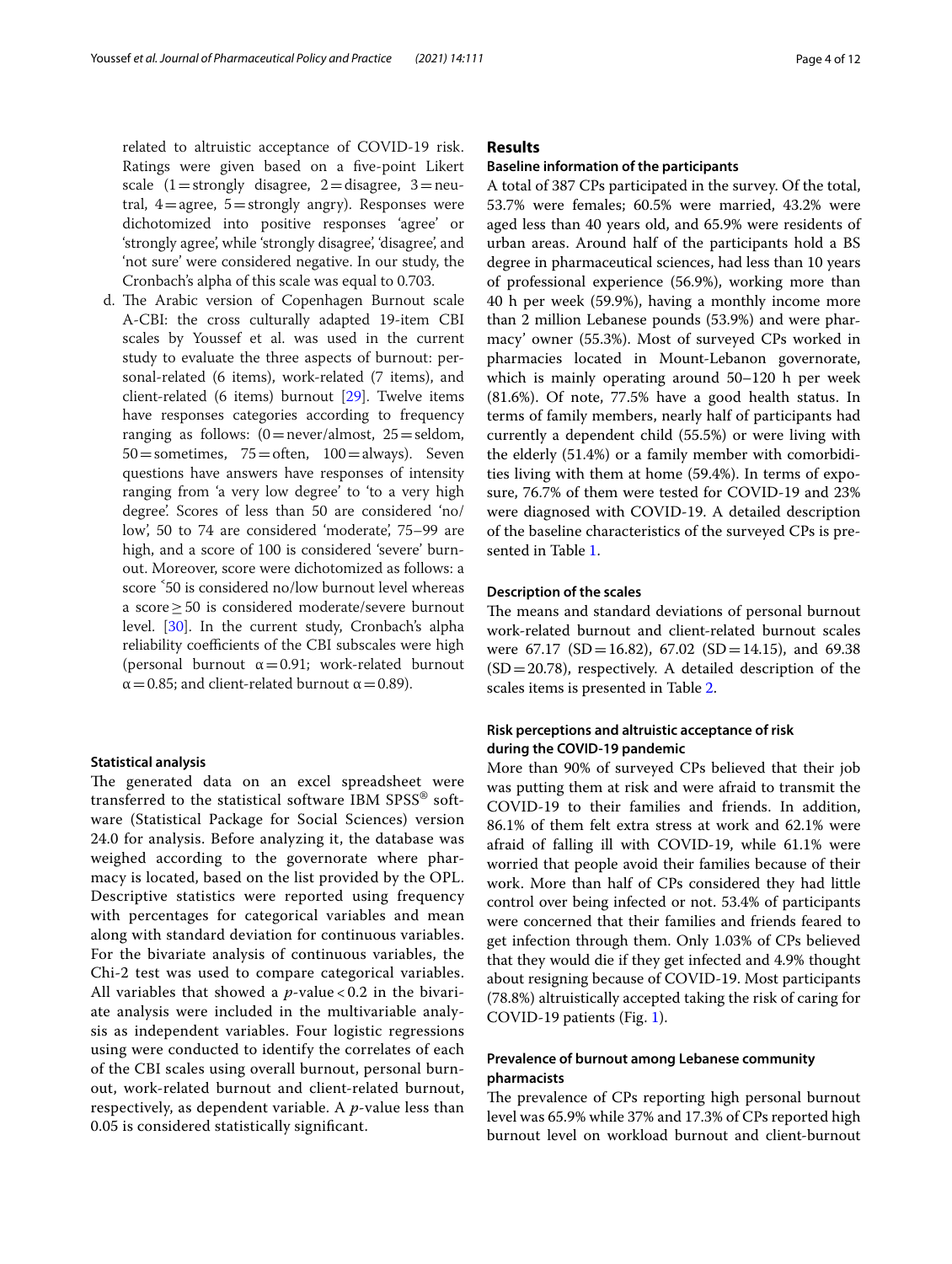<span id="page-4-0"></span>

| Table 1 Sociodemographic                   | characteristics |  |
|--------------------------------------------|-----------------|--|
| Lebanese community pharmacists $(N = 387)$ |                 |  |

#### **Table 1** (continued)

surveyed

|                                              | n   | %      |
|----------------------------------------------|-----|--------|
| Gender                                       |     |        |
| Male                                         | 179 | 46.30% |
| Female                                       | 208 | 53.70% |
| Age (years)                                  |     |        |
| Less than 40 y                               | 254 | 65.60% |
| $\geq$ 40 y                                  | 133 | 34.40% |
| Marital status                               |     |        |
| Unmarried*                                   | 153 | 39.50% |
| Married                                      | 234 | 60.50% |
| Pharmacy location                            |     |        |
| North and Akkar                              | 48  | 12.40% |
| Mount Lebanon                                | 145 | 37.50% |
| Beirut                                       | 60  | 15.50% |
| South and Nabatyeh                           | 79  | 20.40% |
| Bekaa and Baalbeck-Hermel                    | 55  | 14.20% |
| Urbanicity (residency)                       |     |        |
| Rural                                        | 132 | 34.10% |
| Urban                                        | 255 | 65.90% |
| Years of experience                          |     |        |
|                                              | 220 | 56.90% |
| $0-10$ years<br>More than 10 years           | 167 | 43.20% |
| Profile                                      |     |        |
| Staff pharmacist                             | 135 | 34.90% |
|                                              | 214 |        |
| Owner                                        | 38  | 55.30% |
| Manager                                      |     | 9.80%  |
| Highest education level                      |     |        |
| BS pharmacy                                  | 216 | 55.80% |
| Other (Master, PharmD, PhD)                  | 171 | 44.20% |
| Number of hours per week pharmacy is open    |     |        |
| Less than 50 h                               | 40  | 10.40% |
| 50-120 h                                     | 316 | 81.60% |
| 7 days 24/24 h                               | 31  | 8.00%  |
| Pharmacist working hours                     |     |        |
| Less than 40 h                               |     |        |
| 40 h or more                                 | 155 | 40.10% |
| Household income                             | 232 | 59.90% |
| <2 millions                                  | 178 | 46.10% |
| $>2$ millions                                | 209 | 53.9%  |
| Health status                                |     |        |
| Fair and below                               | 87  | 22.50% |
| Good and above                               | 300 | 77.50% |
| Presence of dependent child                  |     |        |
| No                                           | 172 | 44.50% |
| Yes                                          | 215 | 55.50% |
| Presence of elderly people at home           |     |        |
| No                                           | 188 | 48.60% |
| Yes                                          | 199 | 51.40% |
| Living with family member with comorbidities |     |        |
| No                                           | 157 | 40.60% |

|                                                   | n   | $\%$   |
|---------------------------------------------------|-----|--------|
| Yes                                               | 230 | 59.40% |
| Ever tested for COVID-19                          |     |        |
| No                                                | 90  | 23.30% |
| Yes                                               | 297 | 76.70% |
| Personal history of COVID-19 diagnosis            |     |        |
| No                                                | 298 | 77.00% |
| Yes                                               | 89  | 23.00% |
| Family member/friend ever diagnosed with COVID-19 |     |        |
| No                                                | 256 | 66.10% |
| Yes                                               | 131 | 33.90% |
| Colleague ever diagnosed with COVID-19            |     |        |
| No                                                | 35  | 9.00%  |
| Yes                                               | 352 | 91.00% |

*N* frequency, % percentage, \*Other included divorced or widowed

subscales, respectively. The overall prevalence of CPs reporting moderate or higher burnout level was 89.7% for the client-burnout subscale, followed by personal burnout (77.8%), and work-related burnout (76.8%) (Fig. [2\)](#page-6-1).

#### **Factors associated with personal burnout**

Younger age (aOR = 1.792, 95% CI (1.342–1.904)), female gender (aOR=2.632, 95% CI (1.913–4.187)), staf pharmacist (aOR=2.116, 95% CI (1.618–3.807)), working more than 40 h per week ( $aOR = 1.663$ , 95% CI (1.321– 2.732)), having a dependent child (a $OR = 2.632$ , 95% CI  $(1.913-4.187)$ , insufficient sleeping hours  $(aOR=3.219,$ 95% CI (2.013–6.127)), having a colleague diagnosed with COVID-19 (aOR=1.852, 95% CI (1.347-2.786)) and high perceived COVID-19 threat  $(aOR=1.852,$ 95% CI (1.347–2.786)) were more likely to have moderate-to-high personal burnout level compared to their counterparts. However, being married  $(aOR=0.876,$ 95% CI (0.669 0.942)), having high socioeconomic status (aOR=0.367, 95% CI (0.218–0.605)), and altruistically accepting the risks of caring for COVID-19 patients (aOR=0.812, 95% CI (0.623–0.918)) were signifcantly associated with a lower likelihood of personal burnout level (Table [3\)](#page-7-0).

#### **Factors associated with work‑related burnout**

Younger age CPs (aOR=2.132, 95% CI (1.168–3.005)), staff pharmacist (aOR=4.12, 95% CI (2.192-6.117)), having extensive working hours  $(aOR=1.709, 95\% \text{ CI})$  $(1.221-3.405)$ , having a dependent child  $(aOR=2.361,$ 95% CI (1.765–3.812)), dealing with COVID-19 cases (aOR=1.912, 95% CI (1.682–3.829)), working in a pharmacy which is operating more than 50 h per week  $(aOR = 4.178, 95\% \text{ CI } (2.781 - 6.553)$ , having insufficient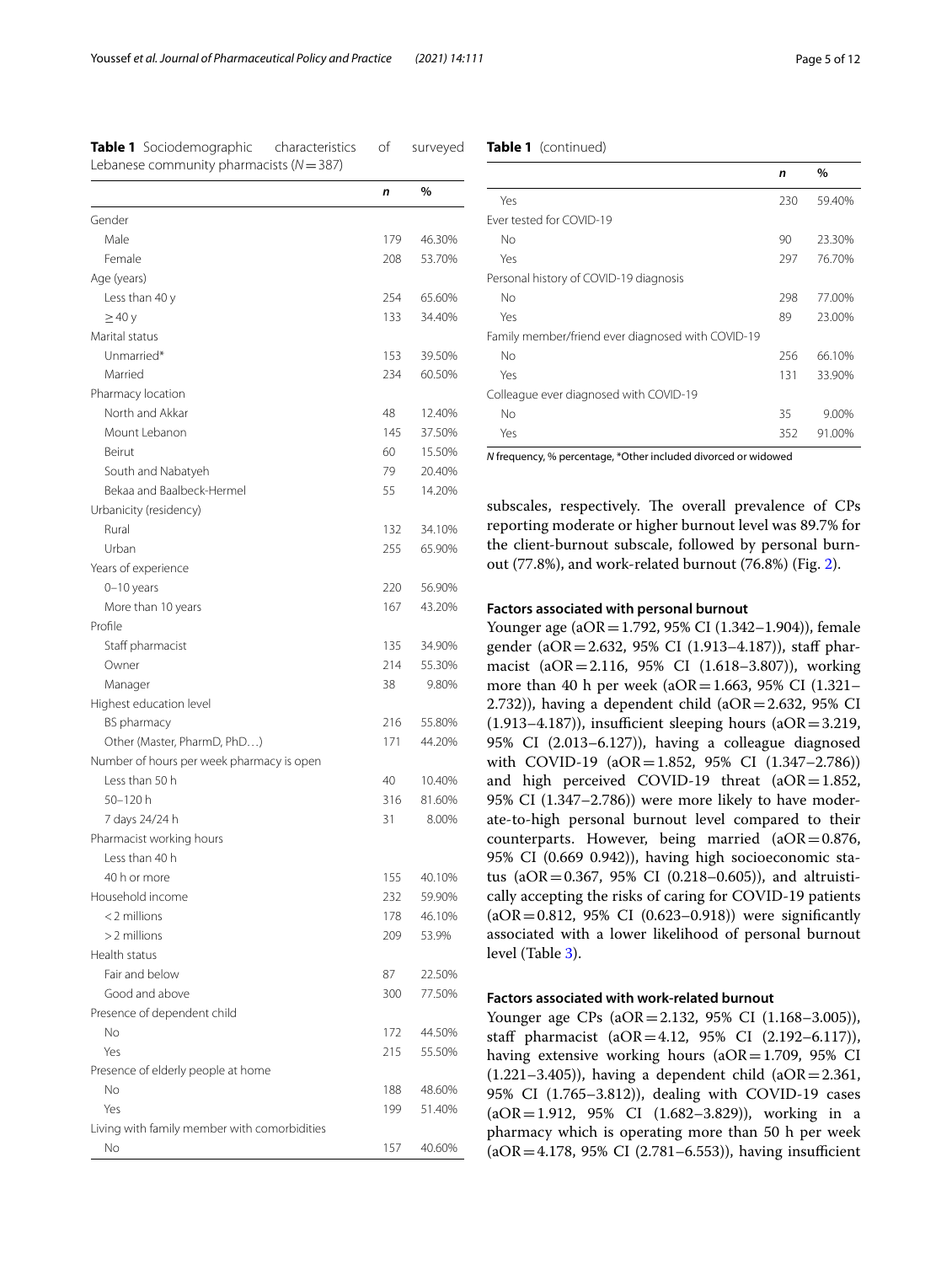| #               | <b>Scale items</b>                                                                  | Mean  | S.D   |
|-----------------|-------------------------------------------------------------------------------------|-------|-------|
| <b>TPS</b>      | Threat perception scale                                                             | 36.68 | 1.92  |
| Threat1         | My job puts me at great risk                                                        | 3.96  | 0.63  |
| Threat2         | I feel more stress at work                                                          | 3.86  | 0.77  |
| Threat3         | I have little control over whether I get infected or not                            | 3.01  | 0.10  |
| Threat4         | I have little chance of survival if I were to get SARS                              | 2.16  | 0.48  |
| Threat5         | I think of resigning because of SARS                                                | 2.16  | 0.48  |
| Threat6         | I am afraid that I will pass SARS to others                                         | 4.23  | 0.83  |
| Threat7         | My family and friends are worried they get infected through me                      | 3.85  | 0.53  |
| Threat8         | People avoid my family because of my work                                           | 4.03  | 0.93  |
| Threat9         | I am afraid of falling ill with SARS-COV-2                                          | 3.82  | 0.72  |
| ALtru1          | I accept the risk of caring for a SARS-COV-2 patient                                | 3.63  | 0.74  |
| CBI             | Copenhagen Burnout Inventory Scale                                                  | 65.34 | 17.39 |
|                 | Personal burnout                                                                    | 67.17 | 16.82 |
| PB1             | How often do you feel tired?                                                        | 66.41 | 16.56 |
| PB <sub>2</sub> | How often you are physically exhausted?                                             | 66.41 | 16.56 |
| PB <sub>3</sub> | How often you are emotionally exhausted?                                            | 66.41 | 16.56 |
| PB4             | How often do you think: "I can't take it anymore"?                                  | 69.06 | 12.48 |
| PB5             | How often do you feel worn out?                                                     | 67.38 | 16.88 |
| PB6             | How often do you feel weak and susceptible to illness?                              | 67.38 | 16.88 |
|                 | Work-related burnout                                                                | 67.02 | 14.15 |
| WB1             | Is your work emotionally exhausting?                                                | 64.08 | 13.42 |
| WB <sub>2</sub> | Do you feel burnt out because of your work?                                         | 68.67 | 11.18 |
| 8WB3            | Does your work frustrate you?                                                       | 69.12 | 11.91 |
| WB4             | Do you feel worn out at the end of the working day?                                 | 69.77 | 11.53 |
| WB5             | Are you exhausted in the morning at the thought of another day at work?             | 66.15 | 12.24 |
| WB6             | Do you feel that every working hour is tiring for you?                              | 69.51 | 11.26 |
| WB7             | Do you have enough energy for family and friends during leisure time? <sup>R</sup>  | 66.60 | 12.09 |
|                 | Client burnout                                                                      | 69.38 | 20.78 |
| CB1             | Do you find it hard to work with clients?                                           | 68.27 | 21.39 |
| CB <sub>2</sub> | Do you find it frustrating to work with clients?                                    | 62.82 | 22.39 |
| CB <sub>3</sub> | Does it drain your energy to work with clients?                                     | 67.67 | 23.53 |
| CB4             | Do you feel that you give more than you get back when you work with clients?        | 68.82 | 24.29 |
| CB5             | Are you tired of working with clients?                                              | 72.03 | 24.98 |
| CB6             | Do you sometimes wonder how long you will be able to continue working with clients? | 69.30 | 21.23 |

#### <span id="page-5-0"></span>**Table 2** Descriptive statistics of the scales used in the study

M:mean, SD: standard deviation, **<sup>R</sup>**: reversed coding

sleeping hours (aOR=2.918, 95% CI (1.812–5.218)), having a colleague diagnosed with COVID-19 (aOR=3.819, 95% CI (2.011–7.415)) and high perception of COVID-19 threat (aOR=2.853, 95% CI (1.473–3.885) were more likely to have moderate-to-high work-related burnout. However, high socioeconomic status ( $aOR = 0.367$ , 95% CI (0.218–0.605)), more than 10 years of experience (aOR=0.761, 95% CI (0.532–0.898)), altruistically accepting the risks of caring for COVID-19 patients  $(aOR = 0.722, 95\% \text{ CI } (0.512 - 0.909))$  were significantly associated with a lower likelihood of work-related burnout compared to their counterparts (Table [4](#page-8-0)).

#### **Factors associated with client‑related burnout**

Younger age (aOR=1.792, 95% CI (1.342–1.904)), staff pharmacists (aOR=3.021, 95% CI (1.892–5.327)), working more than 40 h per week  $(aOR=4.302,$ 95% CI (2.918–7.503)), taking care of COVID-19 cases  $(aOR = 3.781, 95\% \text{ CI } (1.461 - 7.412))$  and high COVID-19 threat perception (aOR=2.032, 95% CI (1.283–4.066)) were signifcantly associated with moderate-to-high client-related burnout level. However, altruistically accepting the risks of caring for COVID-19 patients (aOR=0.582, 95% CI (0.381–0.765)) was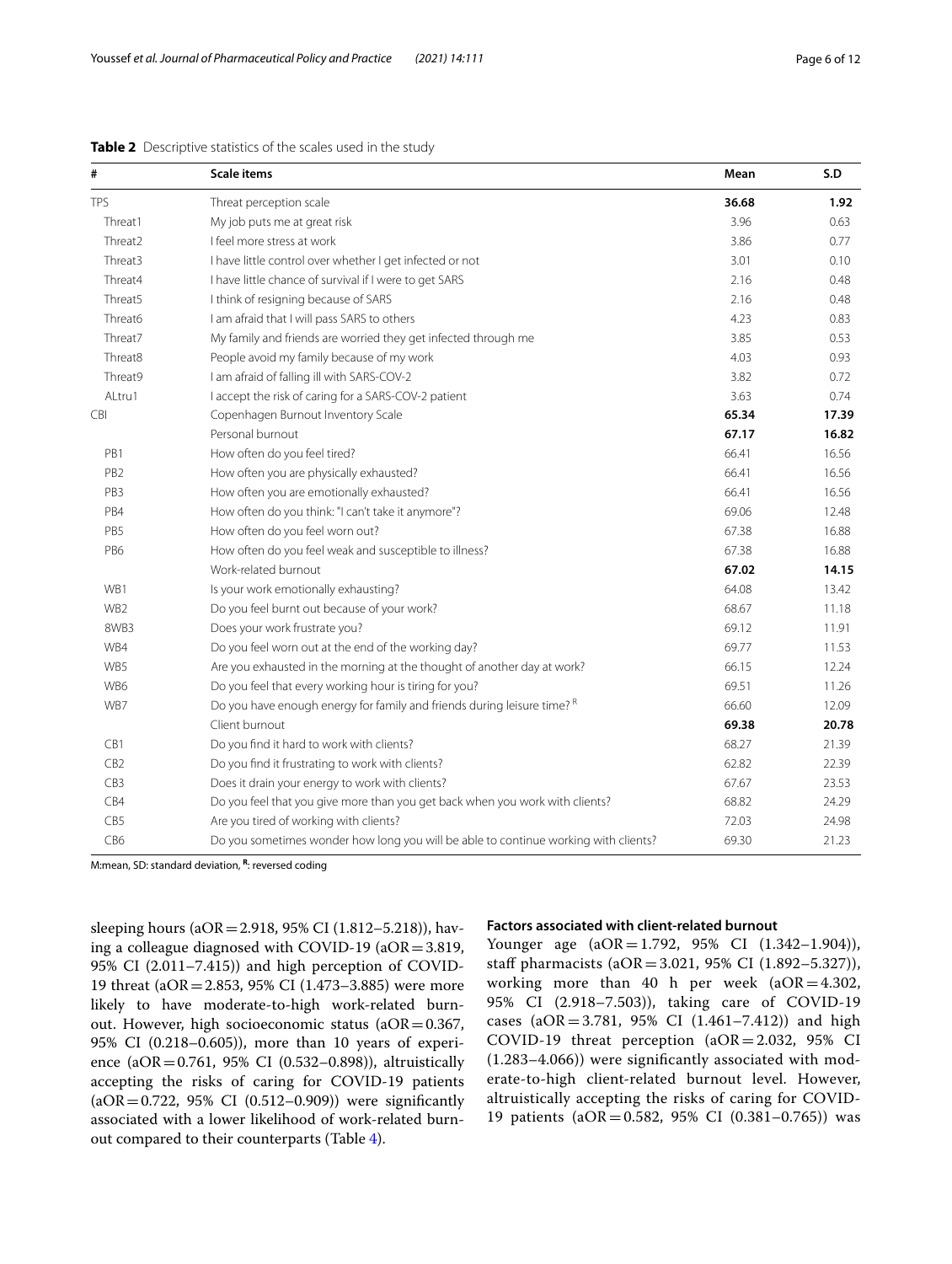

<span id="page-6-0"></span>

<span id="page-6-1"></span>signifcantly associated with a lower likelihood of client-related burnout level (Table [5\)](#page-9-0).

#### **Discussion**

To the best of our knowledge, this study is the frst nationwide survey assessing the prevalence of burnout among CPs during the COVID-19 pandemic and examining its associated factors. The prevalence of moderateto-high personal, work-related and client-related burnout was 77.8%, 76.8, and 89.7%, respectively. Younger age, staff pharmacist, working more than 40 h per week, high perceived COVID-19 threat were associated with a moderate-to-high likelihood of burnout in all three domains. However, altruistically accepting the risks of caring for COVID-19 patients was the only variable that was associated with a lower likelihood of burnout in all three domains.

Our fndings showed that the majority of Lebanese CPs suffered from burnout in all the three domains. This was predictable since Lebanese CPs were stranded under a perfect storm that could instigate burnout. The alarming level of burnout among CPs in all three domains stressed the importance of urgent action to tackle such epidemic. Due to the uncertainty of the length of the current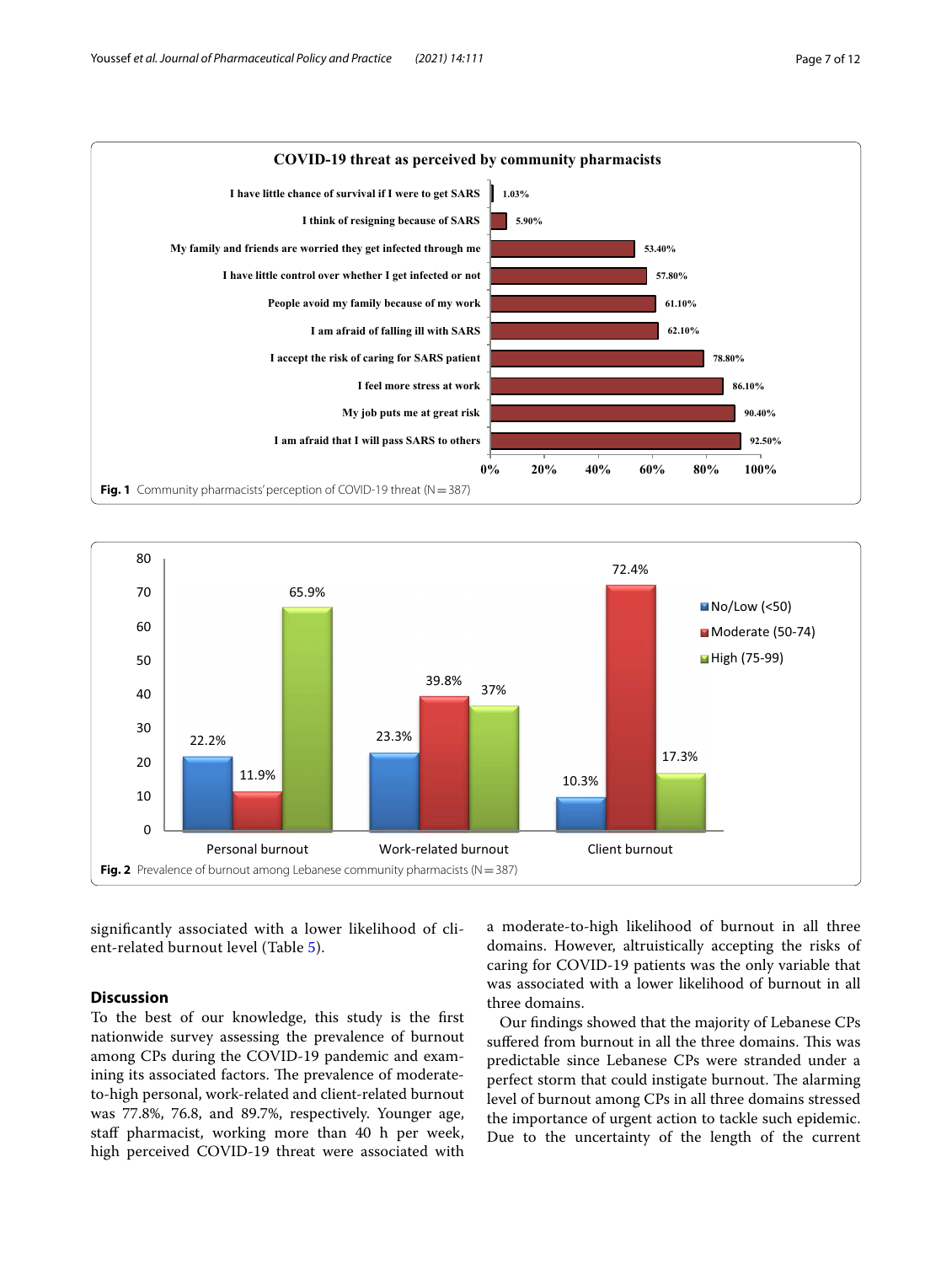|                                                             | No/low     | Moderate to high |              |         |       | <b>Confidence interval</b><br>95% |       |
|-------------------------------------------------------------|------------|------------------|--------------|---------|-------|-----------------------------------|-------|
|                                                             | n (%)      | n (%)            | <b>Total</b> | p-value | aOR   | Lower                             | Upper |
| Gender                                                      |            |                  |              | 0.022   |       |                                   |       |
| Male                                                        | 48 (26.8%) | 138 (73.2%)      | 179 (46.3%)  |         | 1.00  |                                   |       |
| Female                                                      | 38 (18.3%) | 170 (81.7%)      | 208 (53.7%)  |         | 2.632 | 1.913                             | 4.187 |
| Age (years)                                                 |            |                  |              | 0.023   |       |                                   |       |
| $\geq$ 40 y                                                 | 50 (37.5%) | 83 (62.5%)       | 133 (34.4%)  |         | 1.00  |                                   |       |
| Less than 40 y                                              | 36 (14.2%) | 218 (85.8%)      | 254 (65.6%)  |         | 1.792 | 1.342                             | 1.904 |
| Marital status                                              |            |                  |              | 0.048   |       |                                   |       |
| Single and other <sup>a</sup>                               | 39 (25.4%) | 114 (74.6%)      | 153 (39.5%)  |         | 1.00  |                                   |       |
| Married/engaged                                             | 47 (20%)   | 187 (80%)        | 234 (60.5%)  |         | 0.876 | 0.669                             | 0.942 |
| Profile                                                     |            |                  |              | 0.039   |       |                                   |       |
| Owner                                                       | 54 (25.2%) | 160 (74.8%)      | 214 (55.3%)  |         | 1.00  |                                   |       |
| Manager                                                     | 8 (21.1%)  | 30 (79.9%)       | 38 (9.8%)    |         | 1.213 | 0.907                             | 1.813 |
| Staff pharmacist                                            | 24 (17.7%) | 111 (82.3%)      | 135 (34.9%)  |         | 2.116 | 1.618                             | 3.807 |
| Pharmacist working hours                                    |            |                  |              | 0.026   |       |                                   |       |
| Less than 40 h                                              | 32 (20.6%) | 123 (79.4%)      | 155 (40.1%)  |         | 1.00  |                                   |       |
| 40 h or more                                                | 54 (23.2%) | 178 (76.8%)      | 232 (59.9%)  |         | 1.663 | 1.321                             | 2.732 |
| Subjective classification of the<br>current economic status |            |                  |              | < 0.001 |       |                                   |       |
| Low                                                         | 49 (16.9%) | 242 (87.1%)      | 278 (46.4%)  |         | 1.00  |                                   |       |
| Middle                                                      | 16 (21.3%) | 63 (78.7%)       | 80 (20.7%)   |         | 0.871 | 0.689                             | 0.914 |
| High                                                        | 21 (72%)   | 187 (89.9%)      | 29 (43.6%)   |         | 0.367 | 0.218                             | 0.605 |
| Presence of dependent child                                 |            |                  |              | < 0.001 |       |                                   |       |
| No                                                          | 66 (38.9%) | 106 (61.1%)      | 172 (44.5%)  |         | 1.00  |                                   |       |
| Yes                                                         | 20 (9.3%)  | 195 (90.7%)      | 215 (55.5%)  |         | 4.017 | 3.818                             | 7.432 |
| Personal history of COVID-19 diagnosis                      |            |                  |              | 0.079   |       |                                   |       |
| No                                                          | 70 (23.4%) | 228 (76.6%)      | 298 (77%)    |         |       |                                   |       |
| Yes                                                         | 16 (17.9%) | 73 (82.1%)       | 89 (23%)     |         |       |                                   |       |
| Family member/friend ever diagnosed with COVID-19           |            |                  |              | 0.102   |       |                                   |       |
| No                                                          | 55 (21.5%) | 201 (79.5%)      | 256 (66.1%)  |         |       |                                   |       |
| Yes                                                         | 31 (23.7%) | 100 (76.3%)      | 131 (33.9%)  |         |       |                                   |       |
| Colleague ever diagnosed with COVID-19                      |            |                  |              | 0.006   |       |                                   |       |
| No                                                          | 19 (54.3%) | 16 (45.7%)       | 35 (9%)      |         | 1.00  |                                   |       |
| Yes                                                         | 67 (19.1%) | 285 (80.9%)      | 352 (91%)    |         | 4.73  | 2.782                             | 7.112 |
| Sleeping hours                                              |            |                  |              | < 0.001 |       |                                   |       |
| $\geq 6 h$                                                  | 54 (24.5%) | 166 (75.5%)      | 220 (56.8%)  |         | 1.00  |                                   |       |
| < 6 h                                                       | 32 (19.1%) | 135 (86.2%)      | 167 (43.2%)  |         | 3.219 | 2.013                             | 6.127 |
| Altruism                                                    |            |                  |              | 0.042   |       |                                   |       |
| Disagree                                                    | 20 (24.4%) | 62 (75.6%)       | 82 (21.25%)  |         | 1.00  |                                   |       |
| Agree                                                       | 66 (21.6%) | 239 (78.4%)      | 305 (78.8%)  |         | 0.812 | 0.623                             | 0.918 |
| Threat perception scale                                     |            |                  |              | 0.032   | 1.852 | 1.347                             | 2.786 |

#### <span id="page-7-0"></span>**Table 3** Factors associated with personal burnout scale among CPs

*n* frequency, % percentage, <sup>a</sup>Other included divorced or widowed. C.I: confidence interval, aOR: adjusted odds ratio

pandemic and the ongoing economic crisis, no one can neglect the considerable lasting impact of this syndrome. Our fndings were higher than those reported in prior studies. A study conducted among CPs showed that 74.9% of respondents experienced burnout in at least 1 of the 3 subscales of the MBI-HSS [\[31](#page-11-19)]. A study conducted in Serbia reported that 44.4% of CPshad high levels of burnout [[32\]](#page-11-20). A systematic review found the prevalence of burnout in pharmacists ranged from 19 to 37% [\[16](#page-11-4)]. Another study conducted among pharmacists in Saudi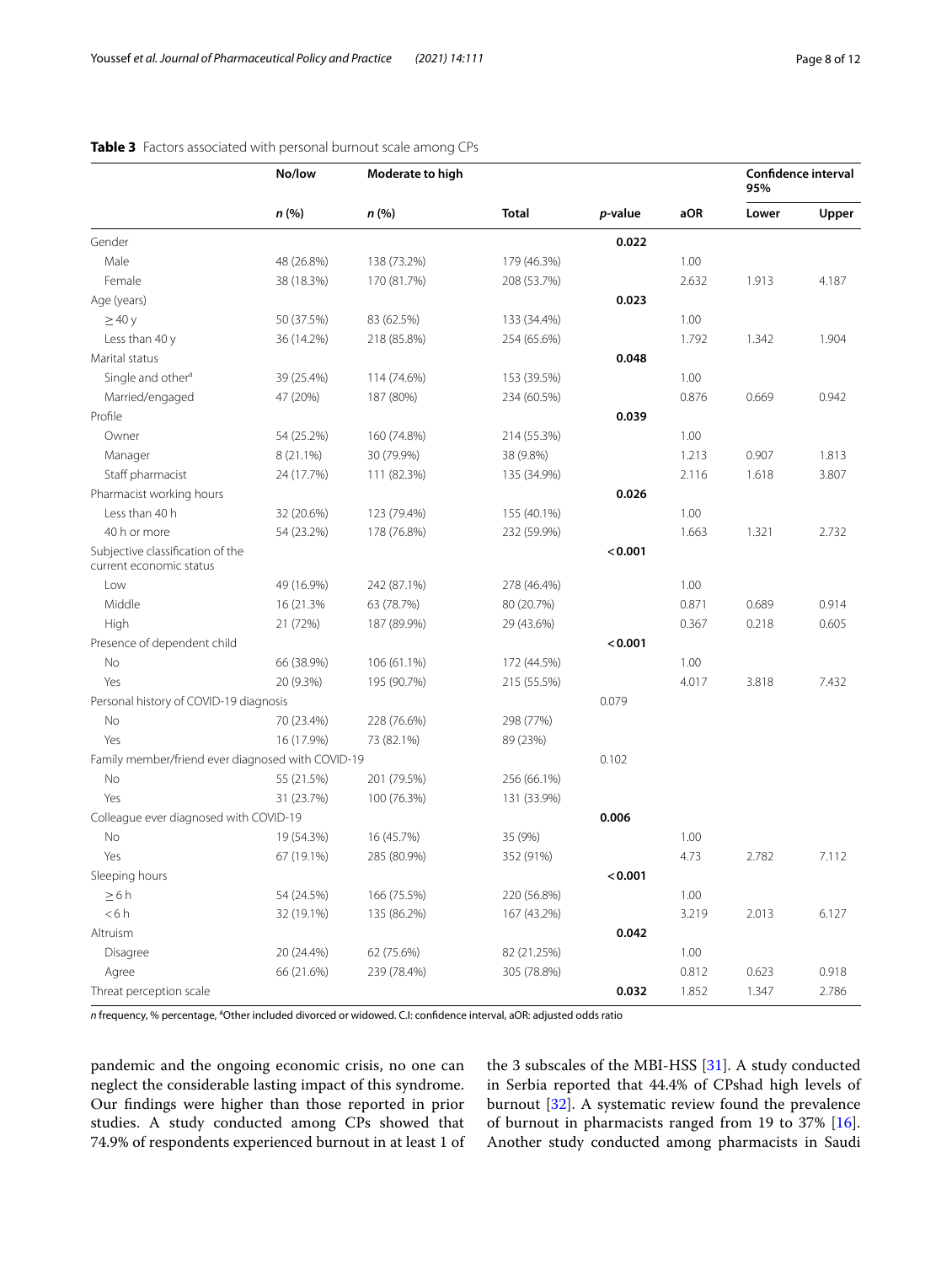|                                                          | No/low<br>n(%) | Moderate/high<br>n (%) | <b>Total</b> | p-value | aOR   | 95% Confidence<br>interval |       |
|----------------------------------------------------------|----------------|------------------------|--------------|---------|-------|----------------------------|-------|
|                                                          |                |                        |              |         |       | Lower                      | Upper |
| Age (years)                                              |                |                        |              | 0.023   |       |                            |       |
| $\geq$ 40 y                                              | 42 (31.6%)     | 91 (68.4%)             | 133 (34.4%)  |         | 1.00  |                            |       |
| Less than 40 y                                           | 48 (18.9%)     | 206 (91.1%)            | 254 (65.6%)  |         | 2.132 | 1.168                      | 3.005 |
| Years of experience                                      |                |                        |              | 0.013   |       |                            |       |
| $0 - 10$ years                                           | 39 (17.7%)     | 181 (82.3%)            | 220 (56.9%)  |         | 1.00  |                            |       |
| More than 10 years                                       | 51 (30.5%)     | 116 (69.5%)            | 167 (43.2%)  |         | 0.761 | 0.532                      | 0.898 |
| Profile                                                  |                |                        |              | 0.011   |       |                            |       |
| Owner                                                    | 65 (30.3%)     | 149 (69.7%)            | 214 (55.3%)  |         | 1.00  |                            |       |
| Manager                                                  | 14 (36.8%)     | 24 (63.2%)             | 38 (9.8%)    |         | 1.812 | 0.923                      | 3.107 |
| Staff pharmacist                                         | 11 (8.2%)      | 124 (91.8%)            | 135 (34.9%)  |         | 4.12  | 2.192                      | 6.117 |
| Number of hours per week pharmacy is open                |                |                        |              | < 0.001 |       |                            |       |
| Less than 50 h                                           | 20 (50%)       | 20 (50%)               | 40 (10.4%)   |         | 1.00  |                            |       |
| 50-120h                                                  | 65 (20.5%)     | 251 (79.5%)            | 316 (81.6%)  |         | 3.128 | 2.129                      | 5.338 |
| 7 days 24/24 h                                           | $5(16.1\%)$    | 26 (83.9%)             | 31 (8%)      |         | 4.178 | 2.781                      | 6.553 |
| Pharmacist working hours                                 |                |                        |              | < 0.001 |       |                            |       |
| Less than 40 h                                           | 58 (37.4%)     | 97 (62.6%)             | 155 (40.1%)  |         | 1.00  |                            |       |
| 40 h or more                                             | 32 (13.7%)     | 200 (86.3%)            | 232 (59.9%)  |         | 1.709 | 1.221                      | 3.405 |
| Presence of underlying condition                         |                |                        |              | < 0.001 |       |                            |       |
| No                                                       | 73 (24.4%)     | 225 (75.6%)            | 298 (77.00%) |         | 1.00  |                            |       |
| Yes                                                      | 17 (19.1%)     | 72 (80.9%)             | 89 (23%)     |         | 1.821 | 1.239                      | 3.011 |
| Presence of dependent child                              |                |                        |              | < 0.001 |       |                            |       |
| No                                                       | 70 (40.7%)     | 102 (59.3%)            | 172 (44.5%)  |         | 1.00  |                            |       |
| Yes                                                      | 20 (9.3%)      | 195 (90.7%)            | 215 (55.5%)  |         | 2.361 | 1.765                      | 3.812 |
| Dealing with COVID-19 case                               |                |                        |              | 0.032   |       |                            |       |
| No                                                       | 60 (29.7%)     | 142 (70.3%)            | 202 (48.1%)  |         | 1.00  |                            |       |
| Yes                                                      | 30 (16.3%)     | 155 (83.7%)            | 185 (51.9%)  |         | 1.912 | 1.682                      | 3.829 |
| Sleeping hours                                           |                |                        |              | < 0.001 |       |                            |       |
| $\geq 6 h$                                               | 64 (29.1%)     | 156 (70.9%)            | 220 (56.8%)  |         | 1.00  |                            |       |
| < 6 h                                                    | 26 (15.5%)     | 141 (84.4%)            | 167 (43.2%)  |         | 2.918 | 1.812                      | 5.218 |
| Subjective classification of the current economic status |                |                        |              | < 0.001 |       |                            |       |
| Low                                                      | 50 (17.9%)     | 228 (82.1%)            | 278 (46.4%)  |         | 1.00  |                            |       |
| Middle                                                   | 22 (27.5%)     | 58 (72.5%)             | 80 (20.7%)   |         | 0.871 | 0.689                      | 1.914 |
| High                                                     | 18 (62.1%)     | 11 (37.9%)             | 29 (43.6%)   |         | 0.367 | 0.218                      | 0.605 |
| Altruism                                                 |                |                        |              | 0.042   |       |                            |       |
| Disagree                                                 | 66 (80.4%)     | 16 (19.6%)             | 82 (21.25%)  |         | 1.00  |                            |       |
| Agree                                                    | 24 (7.9%)      | 281 (92.1%)            | 305 (78.8%)  |         | 0.722 | 0.512                      | 0.909 |
| Threat perception scale                                  |                |                        |              | 0.016   | 2.853 | 1.472                      | 3.885 |
| Colleague ever diagnosed with COVID-19                   |                |                        |              | 0.001   |       |                            |       |
| No                                                       |                |                        |              |         |       |                            |       |
|                                                          | 20 (57.1%)     | 15 (42.9%)             | 35 (9%)      |         | 1.00  |                            |       |

#### <span id="page-8-0"></span>**Table 4** Factors associated with work-related burnout scale among CPs

*n* frequency, % percentage, \*Other included divorced or widowed

Arabid showed that 25.16% of pharmacists had high emotional exhaustion, 55.97% had high depersonalization, and 63.52% had low scores for personal accomplishment [[33](#page-11-21)]. However, such comparison should be cautious since diferent scales were used.

Younger age was found to be associated with higher level of burnout in all three domains. This was consistent with the fndings of a study conducted in United States by Jones et al. among hospital clinical pharmacy practitioners  $[8]$ . This could be explained by the fact that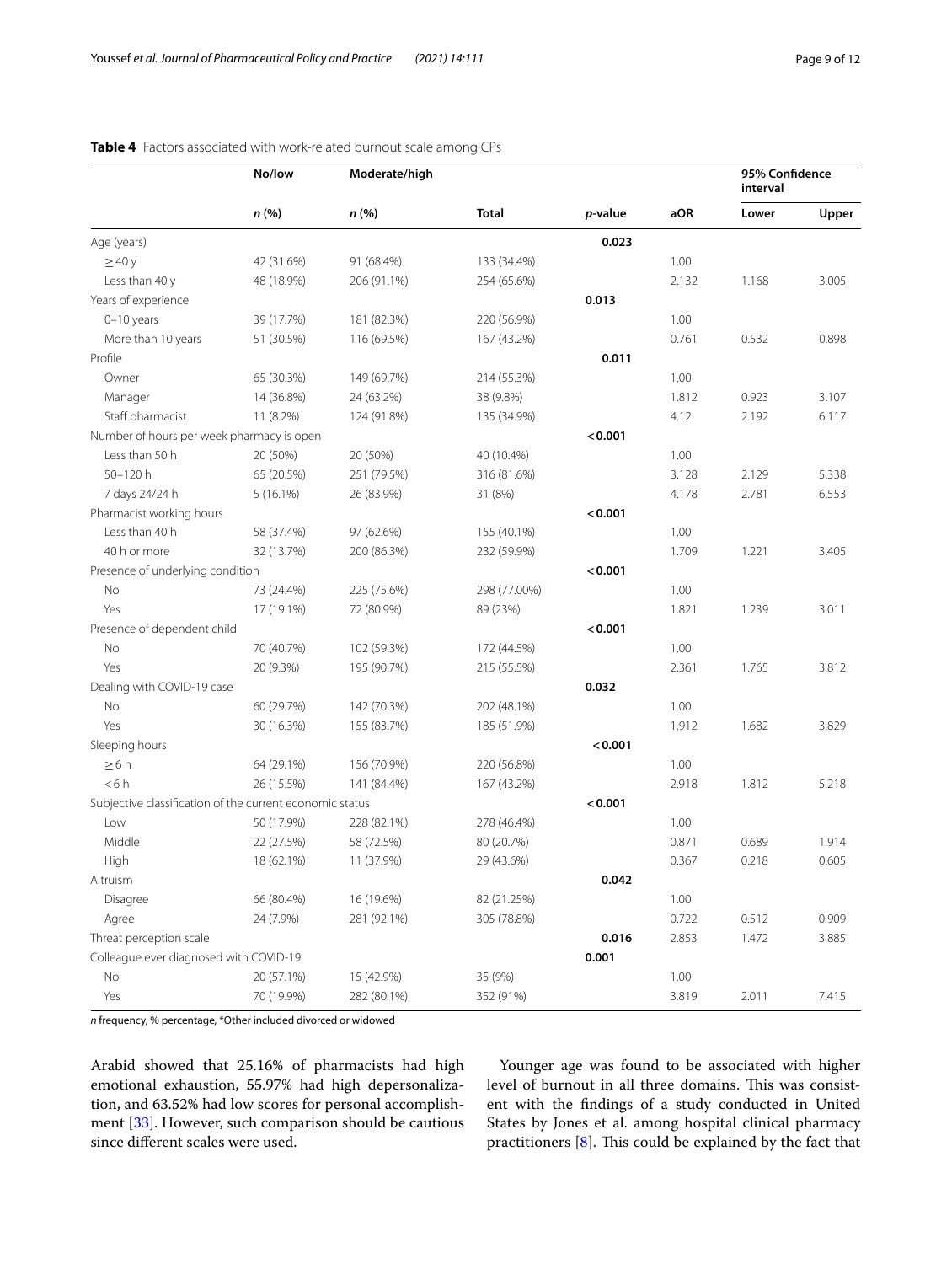|                               | No/low<br>n (%) | Moderate/high<br>n (%) | <b>Total</b> | <i>p</i> -value | aOR   | Confidence interval |       |
|-------------------------------|-----------------|------------------------|--------------|-----------------|-------|---------------------|-------|
|                               |                 |                        |              |                 |       | Lower               | Upper |
| Age (years)                   |                 |                        |              | 0.023           |       |                     |       |
| $\geq$ 40 y                   | 31 (23.3%)      | 102 (76.7%)            | 133 (34.4%)  |                 | 1.00  |                     |       |
| Less than 40 y                | 39 (15.4%)      | 293 (84.6%)            | 254 (65.6%)  |                 | 1.792 | 1.342               | 1.904 |
| Profile                       |                 |                        |              | 0.021           |       |                     |       |
| Owner                         | 53 (24.7%)      | 161 (75.3%)            | 214 (55.3%)  |                 | 1.00  |                     |       |
| Manager                       | 7(18.4%)        | 31 (81.6%)             | 38 (9.8%)    |                 | 1.322 | 0.879               | 3.512 |
| Staff pharmacist              | 10 (7.4%)       | 123 (92.6%)            | 135 (34.9%)  |                 | 3.021 | 1.892               | 5.327 |
| Pharmacist working hours      |                 |                        |              | < 0.001         |       |                     |       |
| Less than 40 h                | 49 (31.6%)      | 106 (68.4%)            | 155 (40.1%)  |                 | 1.00  |                     |       |
| 40 h or more                  | 21 (9.1%)       | 211 (89.9%)            | 232 (59.9%)  |                 | 4.302 | 2.918               | 7.503 |
| Taking care of COVID-19 cases |                 |                        |              | 0.012           |       |                     |       |
| No                            | 65 (32.2%)      | 137 (67.8%)            | 202 (48.1%)  |                 | 1.00  |                     |       |
| Yes                           | 5(2.7%)         | 180 (97.3%)            | 185 (51.9%)  |                 | 3.781 | 1.467               | 7.412 |
| Altruism                      |                 |                        |              |                 |       |                     |       |
| Disagree                      | $8(9.5\%)$      | 58 (91.5%)             | 82 (21.25%)  |                 | 1.00  |                     |       |
| Agree                         | 62 (20.3%)      | 243 (79.7%)            | 305 (78.8%)  |                 | 0.582 | 0.381               | 0.765 |
| Threat perception             |                 |                        |              | 0.043           | 2.032 | 1.283               | 4.066 |

<span id="page-9-0"></span>**Table 5** Factors associated with the client-related burnout scale

younger pharmacists have the most workload, as the frst few years of a pharmacist's career can be flled with night shifts which can contribute to a feeling of burnout. Regarding the role of gender on the development of burnout among CPs, our results showed that female CPs were more likely to experience high level of personal burnout compared to males. Our results were consistent with the fndings of a nationwide survey performed among the American Pharmaceutical Association membership which revealed higher level of burnout in women compared to men pharmacists [\[34](#page-11-22)].

Compared to pharmacy owners, staf pharmacists had higher odds of burnout in all three domains. These results were in line with the fndings of an Italian study which revealed that CPs most exposed to exhaustion were those who played the role of employee compared to those who held the role of holder, manager or other management roles [[35](#page-11-23)]. Such fnding was expected, as the staf pharmacists experience a relevant workload and were more exposed to clients than managers and owners, especially in larger pharmacies [\[36](#page-11-24)].

With regard to marital status, married CPs were found less likely to sufer from higher burnout compared to unmarried CPs. Consistent with other studies, unmarried respondents had signifcantly higher exhaustion than married  $[37]$  $[37]$ . This could be explained by the fact that CPs receiving support from their partners experience less burnout when compared to those who do not. Of note, one of the suggested ideas found in the literature

to overcome burnout was the building of support systems through family to enhance self-esteem and reduce burnout.

With regard to sleeping hours, our study showed that sleeping more than 6 h daily was associated with lower level of personal and work-related burnout. Of note, the role of extensive working hours and sleep deprivation, was reported as risk factor for burnout among CPs in several studies especially when working in pharmacies operating round the clock with night shift [\[8](#page-10-6), [38\]](#page-11-26). With the economic collapse and the steep loss of the value of the Lebanese currency combined with the infation of the drug prices, an unprecedented race to purchase medicines from pharmacies was reported. Hence, Lebanese CPs are facing intense workload, extensive working hours, which eventually impact physicians sleeping hours and increase burnout levels [[39,](#page-11-27) [40](#page-11-28)]. A study conducted prior to the pandemic showed that 33% of the HCWs were screened positive for the sleeping disorder and this was associated with fourfold bigger odds of burnout  $[41]$  $[41]$ . These results were in line with the findings among Saudi Arabian pharmacists where sleeping hours per day were signifcantly correlated with burnout. Of note, sleep disturbances was positively associated with impaired performance, emotional changes, tiredness, loss of concentration, and mood disorders as anxiety or depression [[42\]](#page-11-30). In addition to all of the above, high socioeconomic status (aOR=0.452, 95% CI (0.238–0.611)) was associated with lower personal and work-related burnout level.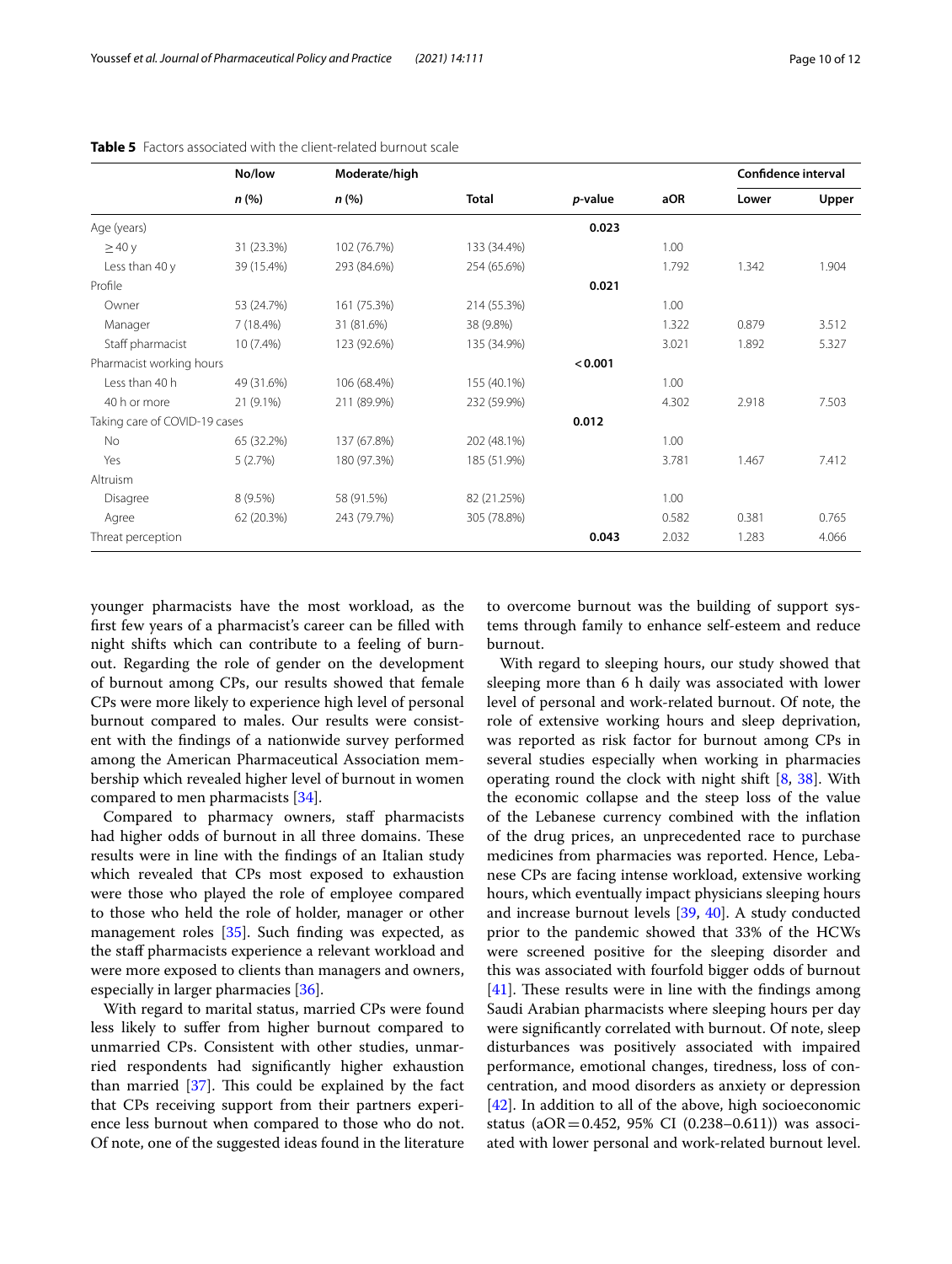Several studies showed a correlation between income satisfaction and burnout. Other studies showed that low annual salary was associated with higher burnout level [[37\]](#page-11-25). In terms of living conditions, having a dependent child was associated with higher personal and workrelated burnout level. This could be due to the fears expressed by CPs to transfer the infection to their families. Similarly higher perception of COVID-19 threat, in terms of catching the infection, transmission of the COVID-19, stigmatization of family was associated with higher level of burnout. These findings were not surprising as CPs believed that their job was putting them at risk and were afraid to transmit the infection to others including their families.

Several limitations should be acknowledged in our study. First, the cross-sectional design of our study does not allow us to infer causality or temporal relationship. Secondly, selection bias is possible due to the snowball technique used for data collection which limits the generalizability of the fndings. To overcome this limitation, our data were weighed by geographical location according to the list of CPs provided by the OPL. Thirdly, the collected data were also based on self-reported information which makes it prone to social desirability and might drive the results towards the null, leading to underestimation of some associations. Fourth, we were unable to assess the pandemic's impact on burnout due to a lack of data on pre-COVID burnout among CPs.

# **Conclusion**

An alarming prevalence of personal, work-related and client-related burnout was revealed among Lebanese CPs. The present study identified several modifiable factors that affect burnout among CPs in Lebanon. This study has many implications for practice and provides a framework for establishing policy interventions to reduce burnout levels among Lebanese CPs. Preventive strategies and interventions on individual and organizational basis like focusing on work–life balance, minimizing the level of chronic stress, increasing work satisfaction, peer support, counseling and self-care are recommended. Further studies exploring the independent and combined efect of the economic crisis on burnout levels among Lebanese CPs are highly recommended.

#### **Acknowledgements**

The authors would like to thank all community pharmacists who accepted to be part of this study.

#### **Authors' contributions**

DY and LAA were involved with study conception and design, data collection and analysis, drafted and revised the manuscript. JY was involved with study conceptualization and design, drafting and revising the article. HS was involved in the revision of the manuscript. All authors read and approved the fnal manuscript.

#### **Funding**

This research received no external funding.

#### **Data availability**

The datasets generated during the current study are not publicly available, but are available from the corresponding author on reasonable request.

#### **Declarations**

#### **Ethics approval and consent to participate**

Informed consent for participating in the study was obtained digitally through Google Forms from all subjects, and all methods were carried out in accordance with the relevant guidelines and national regulations for the Non-clinical studies. Specifcally, at the beginning of the questionnaire, participants were asked whether they agree to participate in the research in order to be included in the study. Participants were also informed that their participation was voluntary and that they had the right to leave at any time without providing any explanation. No incentives were provided to the study participants.

#### **Consent for publication**

Not applicable.

#### **Competing interests**

The authors declare that they have no competing interests and they have no known competing fnancial interests or personal relationships that could have appeared to infuence the work reported in this paper.

#### **Author details**

<sup>1</sup> Preventive Medicine Department, Ministry of Public Health, Beirut, Lebanon.<br><sup>2</sup> Clinical Trial Program Ministry of Public Hoalth, Beirut, Lobanon. <sup>3</sup> Institut. Clinical Trial Program, Ministry of Public Health, Beirut, Lebanon. <sup>3</sup>Institut de santé publique d'épidémiologie et de développement (ISPED), Bordeaux University, Bordeaux, France. <sup>4</sup> Present Address: Al Zahraa Hospital University Medical Center, Beirut, Lebanon. <sup>5</sup> Present Address: Ministry of Public Health, Beirut, Lebanon. <sup>6</sup> Faculty of Medical Sciences, Neuroscience Research Center, Lebanese University, Beirut, Lebanon. <sup>7</sup> Present Address: Epidemiological Surveillance Program, Ministry of Public Health, Beirut, Lebanon.

#### Received: 22 October 2021 Accepted: 14 December 2021 Published online: 24 December 2021

#### **References**

- <span id="page-10-0"></span>1. Soler JK, et al. Burnout in European family doctors: the EGPRN study. Fam Pract. 2008;25(4):245–65.
- 2. Poghosyan L, Aiken LH, Sloane DM. Factor structure of the Maslach burnout inventory: an analysis of data from large scale cross-sectional surveys of nurses from eight countries. Int J Nurs Stud. 2009;46(7):894–902.
- 3. Hall LH, et al. Healthcare staff wellbeing, burnout, and patient safety: a systematic review. PLoS ONE. 2016;11(7):e0159015–e0159015.
- <span id="page-10-1"></span>4. Bookwalter CM. Challenges in community pharmacy during COVID-19: the perfect storm for personnel burnout. US Pharm. 2021;46(5):28–31.
- <span id="page-10-2"></span>5. Sabater-Galindo M, et al. Patients' expectations of the role of the community pharmacist: Development and testing of a conceptual model. Res Social Adm Pharm. 2017;13(2):313–20.
- <span id="page-10-3"></span>6. Magola E, Willis SC, Schafheutle EI. Community pharmacists at transition to independent practice: Isolated, unsupported, and stressed. Health Soc Care Community. 2018;26(6):849–59.
- <span id="page-10-4"></span>7. Durham, M.E., P.W. Bush, and A.M. Ball, Evidence of burnout in healthsystem pharmacists. American Journal of Health-System Pharmacy, 2018. 75 (23\_Supplement\_4): S93-S100.
- <span id="page-10-6"></span>8. Jones GM, et al. Factors associated with burnout among US hospital clinical pharmacy practitioners: results of a nationwide pilot survey. Hosp Pharm. 2017;52(11):742–51.
- 9. Dugani S, et al. Prevalence and factors associated with burnout among frontline primary health care providers in low-and middle-income countries: a systematic review. Gates Open Res. 2018;2:1.
- <span id="page-10-5"></span>10. Elbarazi I, et al. Prevalence of and factors associated with burnout among health care professionals in Arab countries: a systematic review. BMC Health Serv Res. 2017;17(1):1–10.